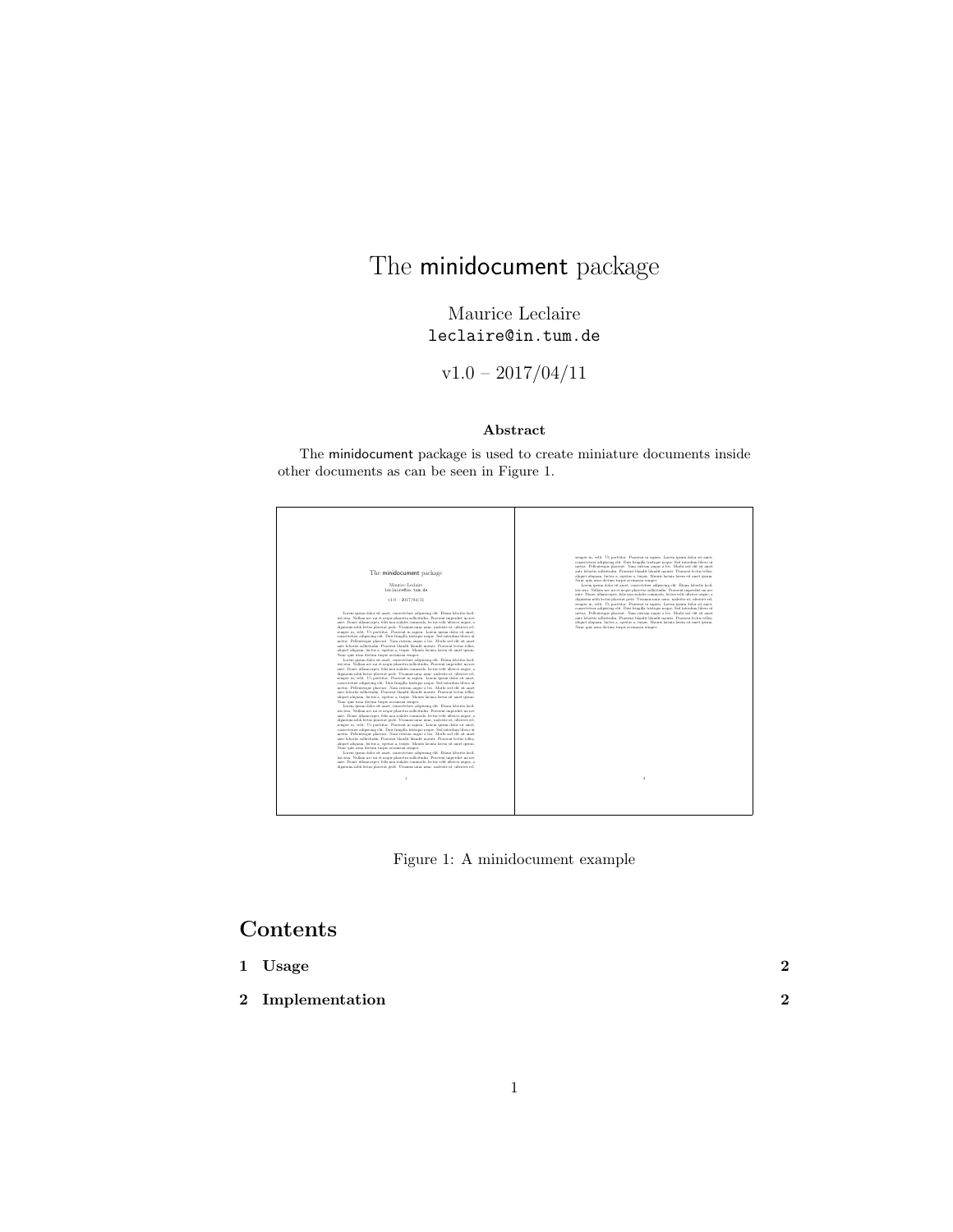#### 1 Usage

| minidocument A minidocument is created with the minidocument environment. The page   |
|--------------------------------------------------------------------------------------|
| counter is set to one at the beginning of a minidocument and restored after-         |
| wards. It is important, that this environment is placed in outer vertical mode.      |
| Otherwise, it will not work properly. However, it is of course possible to place the |
| resulting minidocument everywhere. Therefore, the environment itself does not        |
| output anything. The example minidocument in Figure 1 is defined as:                 |

\begin{minidocument} \maketitle \Blindtext \end{minidocument}

\lastminidocument To output the minidocument, the command \lastminidocument is used, e. g.: \begin{figure} \lastminidocument \end{figure} \minidocumentscale By default, the minidocument is scaled down with \minidocumentscale, which defaults to 0.333. This can be changed with e. g. \def\minidocumentscale{0.25} as it is done in this documentation. \minidocumentshipout The macro \minidocumentshipout is called for every page in the minidocument. It takes a single argument containing the page and is responsible for postprocessing it. It can be redefined to obtain a different look. The default is defined as \scalebox{\minidocumentscale}{\frame{#1}}

### 2 Implementation

The graphics package is required for **\scalebox**. 1 \RequirePackage{graphics} \minidocument@box We allocate a box register for temporary storage. 2 \newbox\minidocument@box \minidocument@aggrbox The following box will aggregate the minidocument. 3 \newbox\minidocument@aggrbox \minidocument@hold This box is used to store the current vertical list when entering the minidocument. 4 \newbox\minidocument@hold \minidocument@orig@output We need a token register to store the output routine. 5 \newtoks\minidocument@orig@output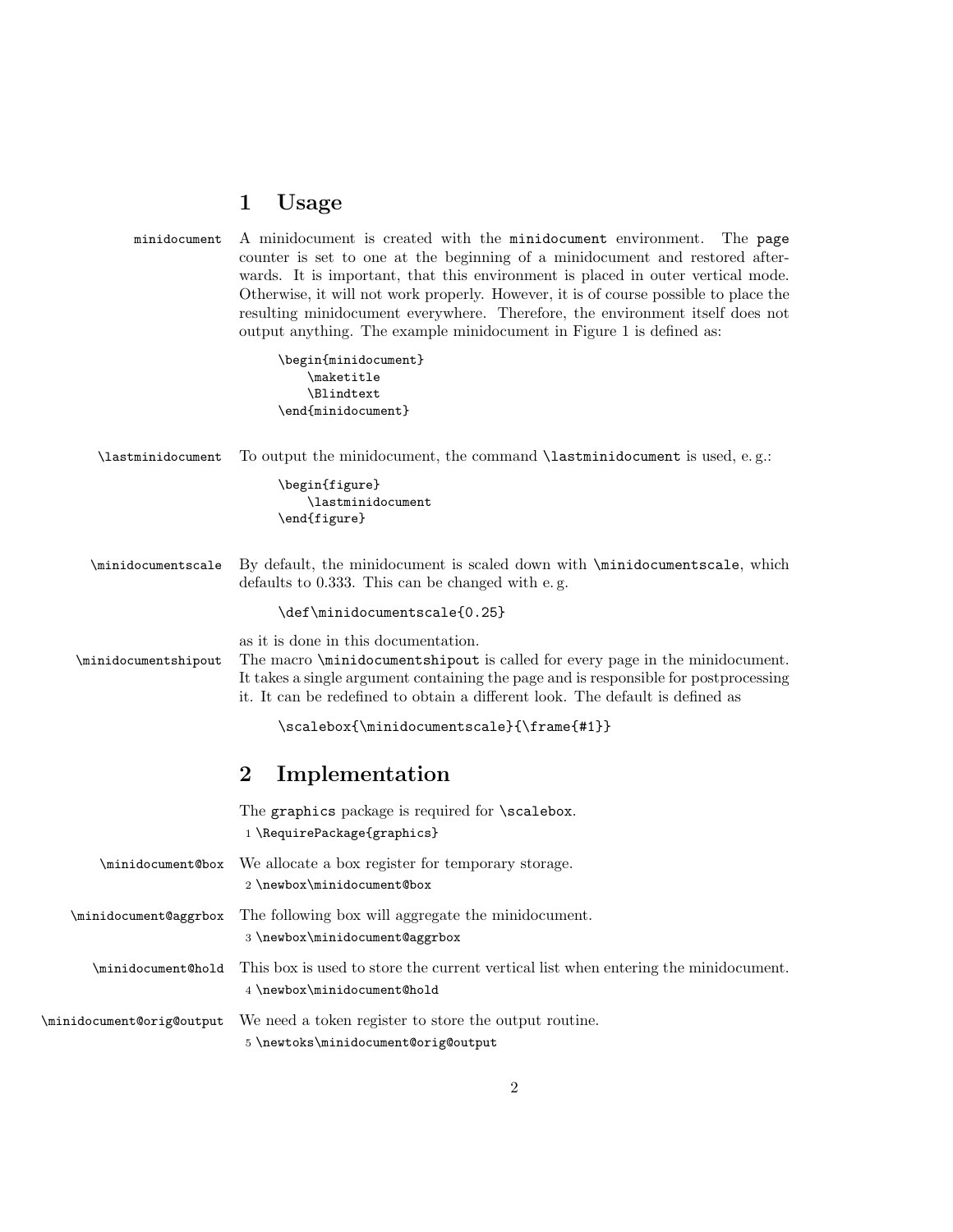|                           | The following method of overloading the shipout procedure is borrowed from the<br>atbegshi package[1] where it is explained in detail. The problem we face here is<br>that <i>shipout</i> can be called with many different box specifications which can<br>not be catched as macro arguments. Therefore, we use <b>\setbox</b> to get the box<br>specification and \afterassignment to execute the code that handles the box.<br>However, for direct box specifications the code specified via \afterassignment is<br>not executed after the box specification is finished but directly at the beginning<br>of the box. Therefore, we need an additional <b>\aftergroup</b> in the case of a direct<br>box. We only have to determine if we are at the beginning of a direct box. We<br>can do this by inspecting <b>\lastkern</b> as it is zero at the beginning of a box. |  |  |  |  |
|---------------------------|------------------------------------------------------------------------------------------------------------------------------------------------------------------------------------------------------------------------------------------------------------------------------------------------------------------------------------------------------------------------------------------------------------------------------------------------------------------------------------------------------------------------------------------------------------------------------------------------------------------------------------------------------------------------------------------------------------------------------------------------------------------------------------------------------------------------------------------------------------------------------|--|--|--|--|
| \minidocument@shipout     | This macro is the entry point of our shipout procedure. Inside a new group we<br>assign and start a new box with a specified kerning. This box is only temporary<br>and gives us a reliable environment. We install the <b>\afterassignment</b> hook and<br>assign the passed box to a box register. This assignment is global as it must<br>survive the group while the temporary box which is assigned to the same box<br>register is lost.<br>6 \def\minidocument@shipout{%                                                                                                                                                                                                                                                                                                                                                                                               |  |  |  |  |
|                           | \begingroup\setbox\minidocument@box\hbox\bgroup\kern\p@%<br>7<br>\afterassignment\minidocument@testshipout%<br>8<br>\global\setbox\minidocument@box%<br>9<br>$10 \}$                                                                                                                                                                                                                                                                                                                                                                                                                                                                                                                                                                                                                                                                                                         |  |  |  |  |
| \minidocument@testshipout | The following macro is called by <b>\afterassignment</b> . It checks via <b>\lastkern</b> if<br>it is called at the beginning of a box. In this case an <i>aftergroup</i> is inserted.<br>Either way, when the box is finished the next macro is called.                                                                                                                                                                                                                                                                                                                                                                                                                                                                                                                                                                                                                     |  |  |  |  |
|                           | 11 \def\minidocument@testshipout{%<br>\ifdim\lastkern=\z@%<br>12<br>\expandafter\aftergroup%<br>13<br>\fi%<br>14<br>\minidocument@makeshipout%<br>15                                                                                                                                                                                                                                                                                                                                                                                                                                                                                                                                                                                                                                                                                                                         |  |  |  |  |
|                           | $16 \}$                                                                                                                                                                                                                                                                                                                                                                                                                                                                                                                                                                                                                                                                                                                                                                                                                                                                      |  |  |  |  |
| \minidocument@makeshipout | This macro ends the temporary box and the group. We now have the passed box<br>in the box register. If the box register is not void, we do the virtual shipout.<br>Therefore, we position the box at the right place of a page. Afterwards, we call<br>\minidocumentshipout to postprocess the page. We then add the page to the<br>aggregation box.                                                                                                                                                                                                                                                                                                                                                                                                                                                                                                                         |  |  |  |  |
|                           | 17 \def\minidocument@makeshipout{%                                                                                                                                                                                                                                                                                                                                                                                                                                                                                                                                                                                                                                                                                                                                                                                                                                           |  |  |  |  |
|                           | \egroup\endgroup%<br>18<br>\ifvoid\minidocument@box\else%<br>19                                                                                                                                                                                                                                                                                                                                                                                                                                                                                                                                                                                                                                                                                                                                                                                                              |  |  |  |  |
|                           | \global\setbox\minidocument@box\vbox to \paperheight {<br>20                                                                                                                                                                                                                                                                                                                                                                                                                                                                                                                                                                                                                                                                                                                                                                                                                 |  |  |  |  |
|                           | \vskip1in%<br>21                                                                                                                                                                                                                                                                                                                                                                                                                                                                                                                                                                                                                                                                                                                                                                                                                                                             |  |  |  |  |
|                           | \hbox to \paperwidth {<br>22<br>\hskip1in%<br>23                                                                                                                                                                                                                                                                                                                                                                                                                                                                                                                                                                                                                                                                                                                                                                                                                             |  |  |  |  |
|                           | \box\minidocument@box%<br>24                                                                                                                                                                                                                                                                                                                                                                                                                                                                                                                                                                                                                                                                                                                                                                                                                                                 |  |  |  |  |
|                           | \hfill<br>25                                                                                                                                                                                                                                                                                                                                                                                                                                                                                                                                                                                                                                                                                                                                                                                                                                                                 |  |  |  |  |
|                           | }‰<br>26                                                                                                                                                                                                                                                                                                                                                                                                                                                                                                                                                                                                                                                                                                                                                                                                                                                                     |  |  |  |  |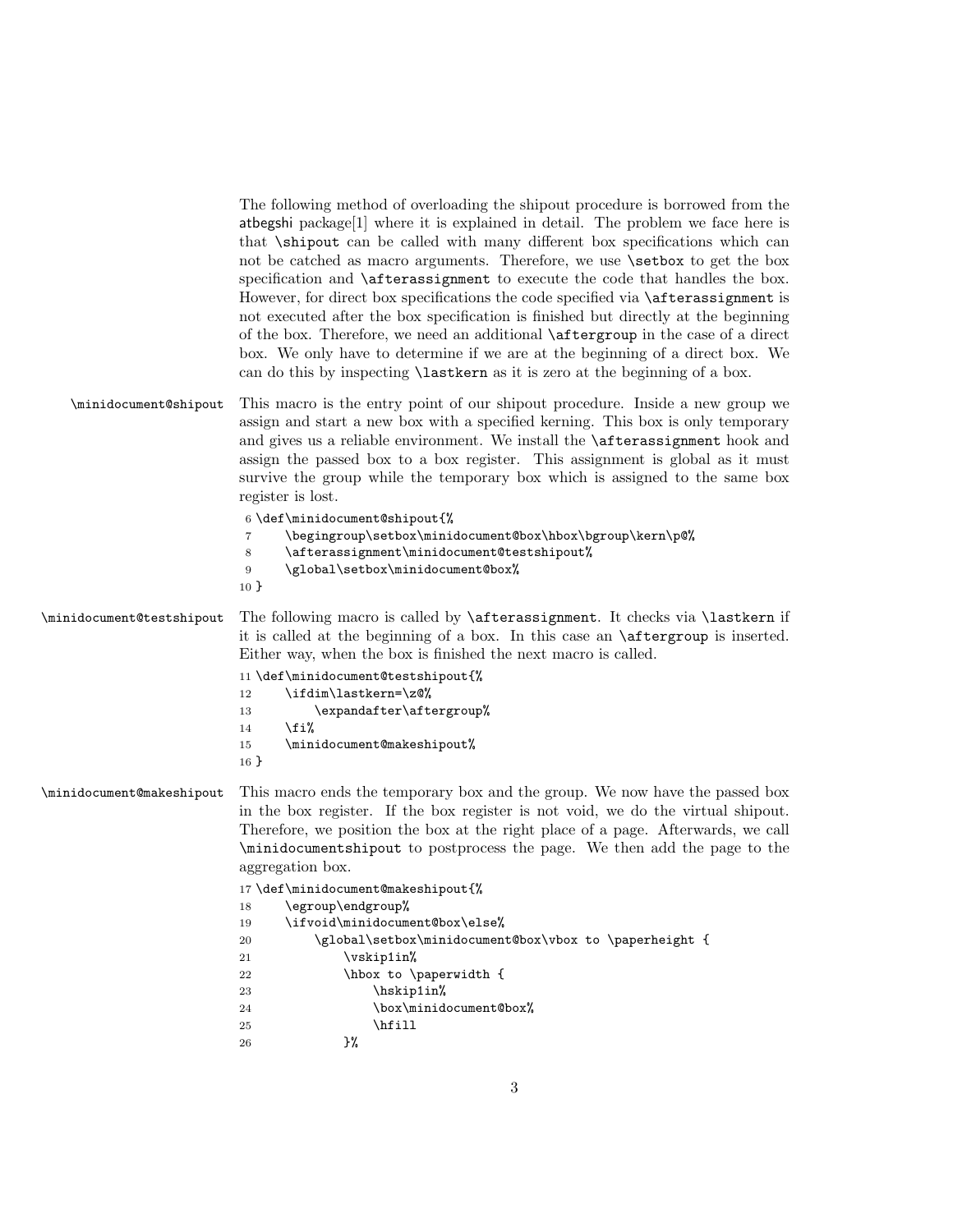| 27 |      | vfill                                                                   |
|----|------|-------------------------------------------------------------------------|
| 28 | }%   |                                                                         |
| 29 |      | \global\setbox\minidocument@aggrbox\hbox{\unhbox\minidocument@aggrbox%\ |
| 30 |      | \minidocumentshipout{\box\minidocument@box}%                            |
| 31 |      | \hskip0pt%                                                              |
| 32 | ን%   |                                                                         |
| 33 | \fi% |                                                                         |
| 34 |      |                                                                         |

minidocument The minidocument environment first saves the current vertical list. Therefore, the output routine is changed and a page break is enforced. Then, the shipout procedure is switched and the page counter is set to one. At the end of the environment, the shipout procedure and the page number are restored. Afterwards, the saved vertical list is reinserted.  $35 \text{ hours}$ 

|                                 | 35 \newenvironment{minidocument}{%                                                                                             |
|---------------------------------|--------------------------------------------------------------------------------------------------------------------------------|
|                                 | \minidocument@orig@output\output%<br>36                                                                                        |
|                                 | \output{\global\setbox\minidocument@hold\box\@cclv}%<br>37                                                                     |
|                                 | \penalty-\@Mi%<br>38                                                                                                           |
|                                 | \output\minidocument@orig@output%<br>39                                                                                        |
|                                 | \let\minidocument@orig@shipout\shipout%<br>40                                                                                  |
|                                 | \let\shipout\minidocument@shipout%<br>41                                                                                       |
|                                 | \edef\minidocument@page{\the\c@page}%<br>42                                                                                    |
|                                 | \c@page\@ne%<br>43                                                                                                             |
|                                 | 44 } {%                                                                                                                        |
|                                 | \clearpage%<br>45                                                                                                              |
|                                 | \let\shipout\minidocument@orig@shipout%<br>46                                                                                  |
|                                 | \global\c@page\minidocument@page%<br>47                                                                                        |
|                                 | \unvbox\minidocument@hold%<br>48                                                                                               |
|                                 | 49 }                                                                                                                           |
| <i><b>\lastminidocument</b></i> | The macro <i>lastminidocument</i> unboxes the aggregated minidocument so that it<br>can flow into the main document.           |
|                                 | 50 \def\lastminidocument{%                                                                                                     |
|                                 | \unhbox\minidocument@aggrbox\unskip%<br>51                                                                                     |
|                                 | $52$ }                                                                                                                         |
| \minidocumentscale              | We set the default scale factor to $1/3$ , so that two pages can fit next to each other<br>on a page with appropriate margins. |
|                                 | 53\def\minidocumentscale{0.333}                                                                                                |
| \minidocumentshipout            | The default \minidocumentshipout draws a frame around the page and scales<br>the page with \minidocumentscale.                 |
|                                 | 54 \newcommand{\minidocumentshipout}[1]{%<br>\scalebox{\minidocumentscale}{\frame{#1}}%<br>55<br>$56$ }                        |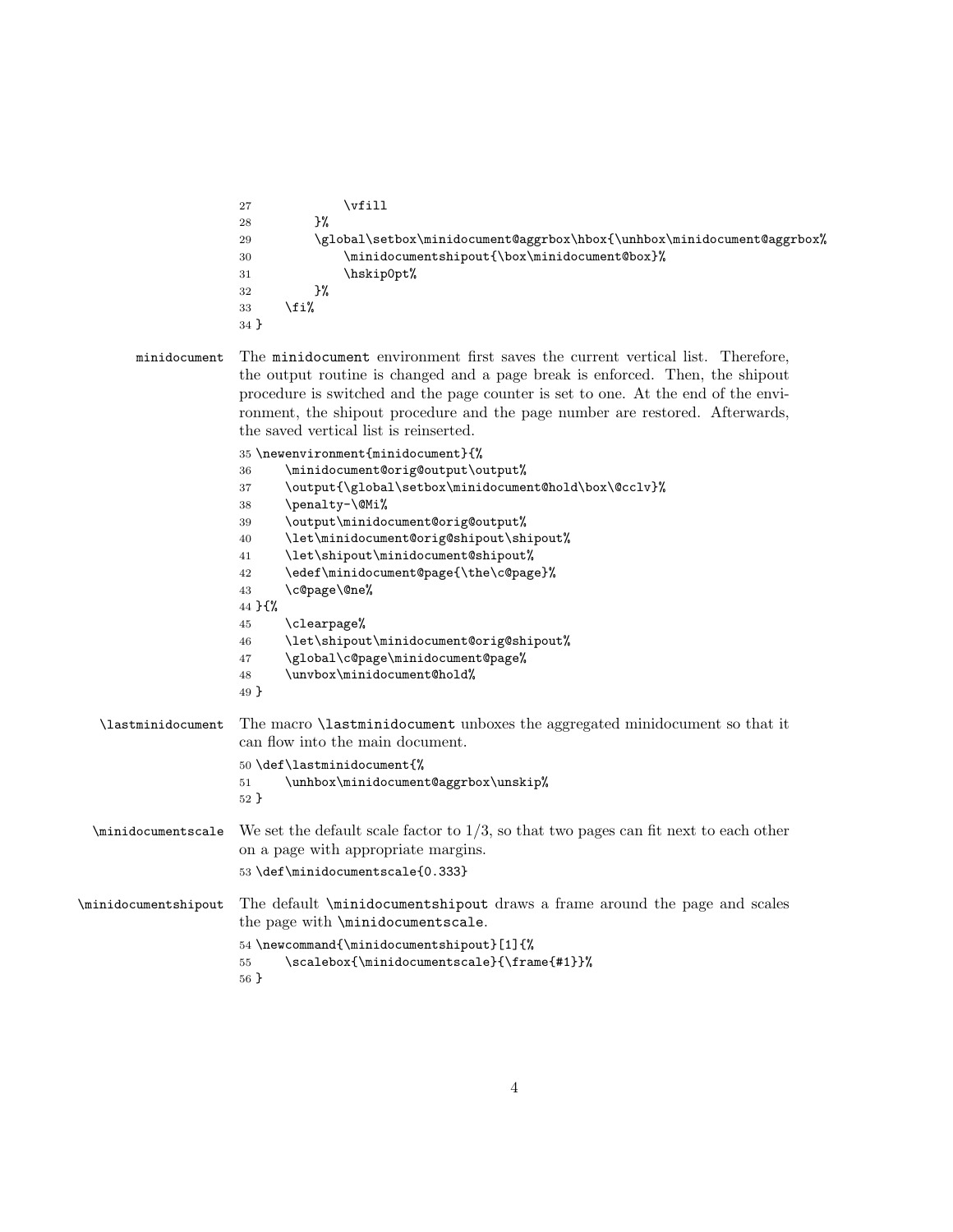# References

[1] Heiko Oberdiek. The atbegshi package. CTAN: http://ctan.org/pkg/atbegshi

## Change History

v1.0

General: Initial version . . . . . . . . 1

# Index

Numbers written in italic refer to the page where the corresponding entry is described; numbers underlined refer to the code line of the definition; numbers in roman refer to the code lines where the entry is used.

| <b>Symbols</b>                                    | L                                                                                                                                                                                                                                                                        |
|---------------------------------------------------|--------------------------------------------------------------------------------------------------------------------------------------------------------------------------------------------------------------------------------------------------------------------------|
| 38                                                | 12                                                                                                                                                                                                                                                                       |
| 37                                                | $\lambda$ astminidocument  2,50                                                                                                                                                                                                                                          |
| $\mathbf{A}$                                      | м                                                                                                                                                                                                                                                                        |
| $\dagger$ \afterassignment<br>8                   | $\mathcal{S}_5$                                                                                                                                                                                                                                                          |
| $\dagger$ \aftergroup<br>13                       | minidocument (environment) $\ldots$ 2                                                                                                                                                                                                                                    |
|                                                   | $\minidocument@aggrbox \ldots 3, 29, 51$                                                                                                                                                                                                                                 |
| B                                                 | \minidocument@box 2, 7, 9, 19, 20, 24, 30                                                                                                                                                                                                                                |
| $\begin{array}{c} \text{begin} \end{array}$<br>-7 | $\minidocument@hold \ldots \ldots \underline{4}, 37, 48$                                                                                                                                                                                                                 |
| 7                                                 | $\minidocument@makeshipout \ldots 15, 17$                                                                                                                                                                                                                                |
|                                                   | $\minidocument@orig@output$ 5, 36, 39                                                                                                                                                                                                                                    |
| $\mathbf C$                                       | \minidocument@orig@shipout  40, 46                                                                                                                                                                                                                                       |
| $\c{qpage \dots \dots \dots \dots 42, 43, 47}$    | $\minidocument@page \ldots 42, 47$                                                                                                                                                                                                                                       |
| $\text{Clearpage} \dots \dots \dots \dots$<br>45  | $\minidocument@shipout \ldots 6, 41$                                                                                                                                                                                                                                     |
|                                                   | $\minidocument@testshipout \ldots 8, 11$                                                                                                                                                                                                                                 |
| E,                                                | $\lq$ minidocumentscale $2, 53, 55$                                                                                                                                                                                                                                      |
| 42                                                | $\minidocumentshipout$ 2, 30, 54                                                                                                                                                                                                                                         |
| 18                                                |                                                                                                                                                                                                                                                                          |
| 18<br>\endgroup                                   | N                                                                                                                                                                                                                                                                        |
| environments:                                     |                                                                                                                                                                                                                                                                          |
| $\mathfrak{D}$                                    | 54                                                                                                                                                                                                                                                                       |
|                                                   | $\neq$ $\neq$ $\neq$ $\neq$ $\neq$ $\neq$ $\neq$ $\neq$ $\neq$ $\neq$ $\neq$ $\neq$ $\neq$ $\neq$ $\neq$ $\neq$ $\neq$ $\neq$ $\neq$ $\neq$ $\neq$ $\neq$ $\neq$ $\neq$ $\neq$ $\neq$ $\neq$ $\neq$ $\neq$ $\neq$ $\neq$ $\neq$ $\neq$ $\neq$ $\neq$ $\neq$ $\neq$<br>35 |
| $\mathbf{F}$                                      |                                                                                                                                                                                                                                                                          |
| $\frac{1}{2}$<br>55                               |                                                                                                                                                                                                                                                                          |
|                                                   | $\Omega$                                                                                                                                                                                                                                                                 |
| Н                                                 |                                                                                                                                                                                                                                                                          |
| \hfill<br>25                                      | $\mathbf{P}$                                                                                                                                                                                                                                                             |
|                                                   |                                                                                                                                                                                                                                                                          |
| К                                                 |                                                                                                                                                                                                                                                                          |
| $\overline{7}$                                    |                                                                                                                                                                                                                                                                          |